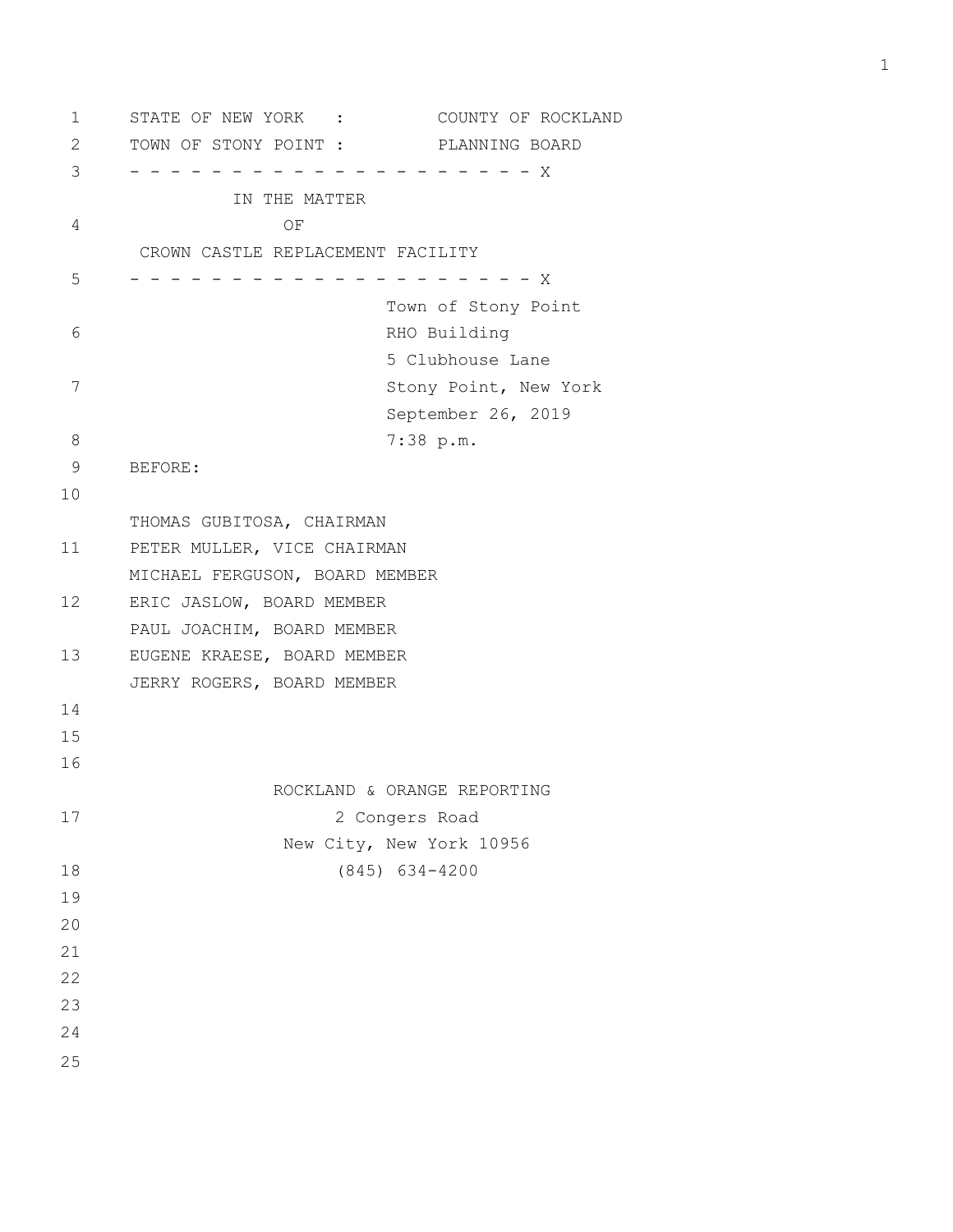| 2           | CHAIRMAN GUBITOSA: All right, next item       |
|-------------|-----------------------------------------------|
| 3           | on the agenda -- I'll give you a few minutes  |
| 4           | to move stuff, but next item on the agenda is |
| 5           | Crown Castle, the replacement facility. This  |
| 6           | is the flag up at North Liberty Drive at      |
| 7           | Stony Ridge Plaza. And tonight will be        |
| 8           | continue the public hearing.                  |
| $\mathsf 9$ | MR. KENNY: Good evening. My name is           |
| 10          | David Kenny. I'm an attorney with Snyder and  |
| 11          | Snyder, representing the applicant Crown      |
| 12          | Castle for the replacement facility at the    |
| 13          | Stony Ridge Shopping Plaza. Just for a        |
| 14          | reminder to the Board -- if you want to give  |
| 15          | a five minute --                              |
| 16          | CHAIRMAN GUBITOSA: All right, give them       |
| 17          | one second. Sorry about that. All right,      |
| 18          | give them a minute, I'm sorry.                |
| 19          | MR. KENNY: All right.                         |
| 20          | CHAIRMAN GUBITOSA: Go ahead, you're           |
| 21          | good.                                         |
| 22          | MR. KENNY: Again, just a reminder for         |
| 23          | the Board, this application is to replace the |
| 24          | existing hundred-foot telecommunications      |
| 25          | facility that's designed as a flagpole with a |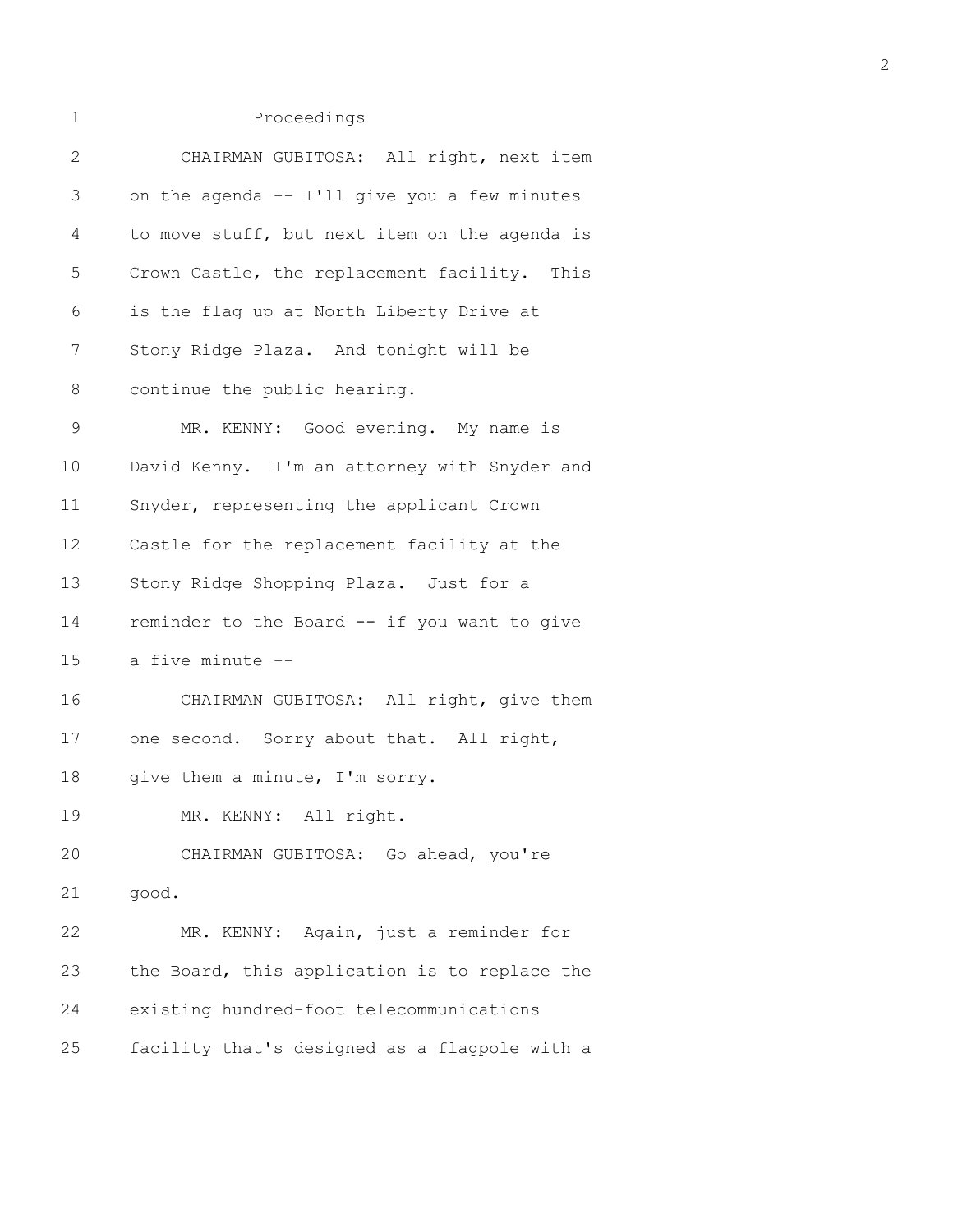| $\overline{2}$ | 119-foot telecommunications facility. It     |
|----------------|----------------------------------------------|
| 3              | will still be a pole, but it will not have   |
| 4              | the flag or the ornamental ball on it. That  |
| 5              | was a comment from the public. They did not  |
| 6              | like the sound that the flag made during the |
| 7              | wind. And the ornamental ball is no longer   |
| 8              | needed if we don't have the flag.            |
| 9              | Since our last meeting, we have received     |
| 10             | approval from the ARB on their review of the |
| 11             | application. We are now here before this     |
| 12             | Board to respectfully request an action on   |
| 13             | the SEQRA determination, respectfully        |
| 14             | requesting a negative declaration.           |
| 15             | CHAIRMAN GUBITOSA: All right, thank          |
| 16             | you. What I'll do at this time is I'll open  |
| 17             | the public hearing. And I'll just ask if any |
| 18             | comments, please state your name, address to |
| 19             | the Board, and just come up to the podium,   |
| 20             | make your comments. So at this time, I'm     |
| 21             | going to open the public hearing for Crown   |
| 22             | Castle. Any input?                           |
| 23             | MR. STACH: That's a good question.<br>So     |
| 24             | I would continue it because he's got to go   |
| 25             | for a special permit.                        |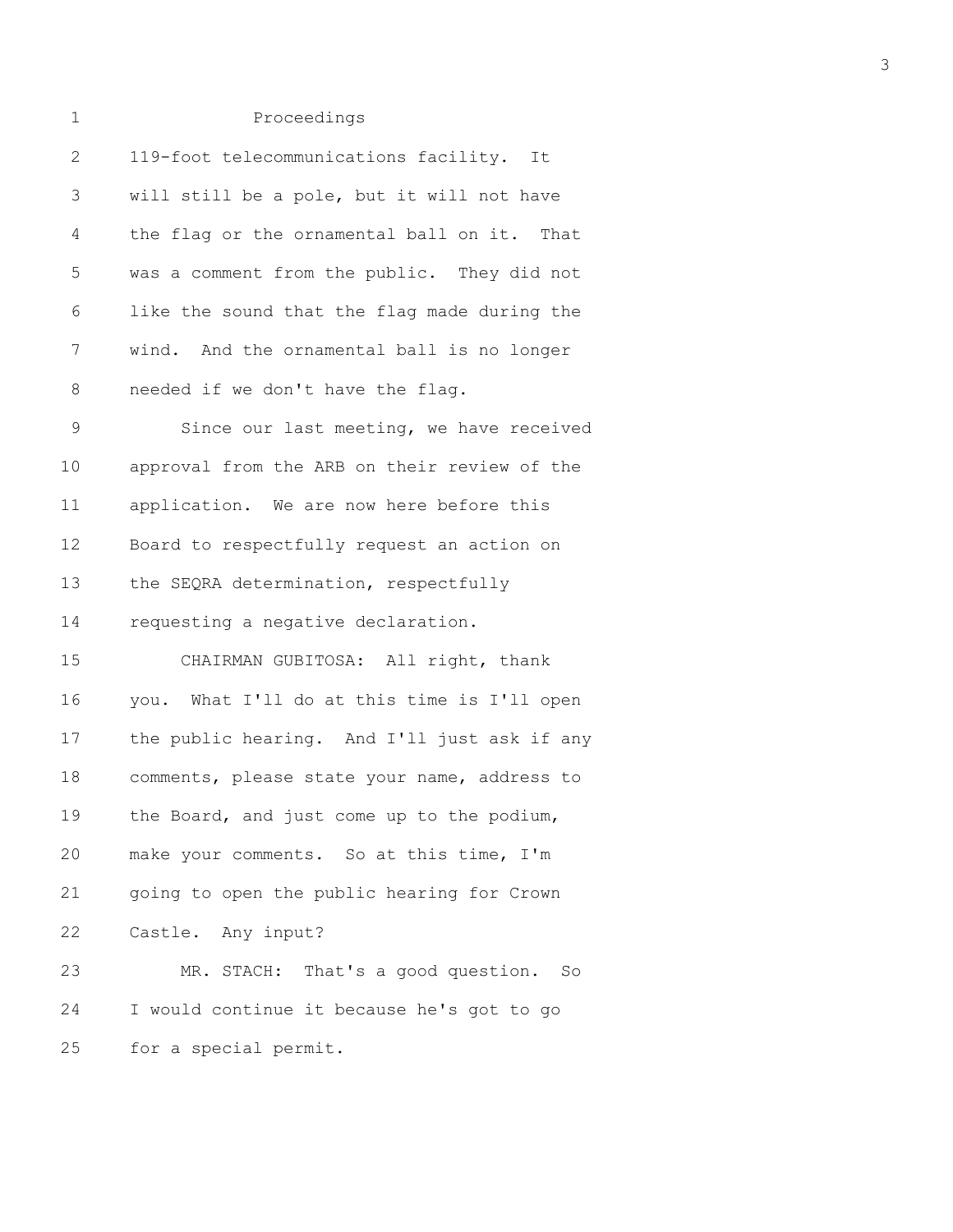| $\mathbf{2}$ | CHAIRMAN GUBITOSA: All right. No              |
|--------------|-----------------------------------------------|
| 3            | comment tonight. I'll just ask that we make   |
| 4            | a motion to continue the public hearing.      |
| 5            | BOARD MEMBER JOACHIM: I'll make a             |
| 6            | motion.                                       |
| 7            | MR. STACH: So one thing we might want         |
| 8            | to see is when the applicant anticipates      |
| 9            | going for a special permit, and when you come |
| 10           | back hereafter that.                          |
| 11           | MR. KENNY: So we've already spoke with        |
| 12           | the Town Clerk. And her comment was she's     |
| 13           | waiting for this Board, I believe, to take    |
| 14           | its official action on SEQRA, because the     |
| 15           | Town Attorney has instructed them that they   |
| 16           | can no longer, or they can't schedule the     |
| 17           | public hearing until that action has been     |
| 18           | made. So I'm going to follow up with her      |
| 19           | tomorrow to see if we can get on the first    |
| 20           | agenda for that.                              |
| 21           | MR. STACH: So the Town Board meets on         |
| 22           | Tuesday.                                      |
| 23           | CHAIRMAN GUBITOSA: The first, second          |
| 24           | Tuesday, which is October --                  |
| 25           | MR. STACH: Second Tuesday.                    |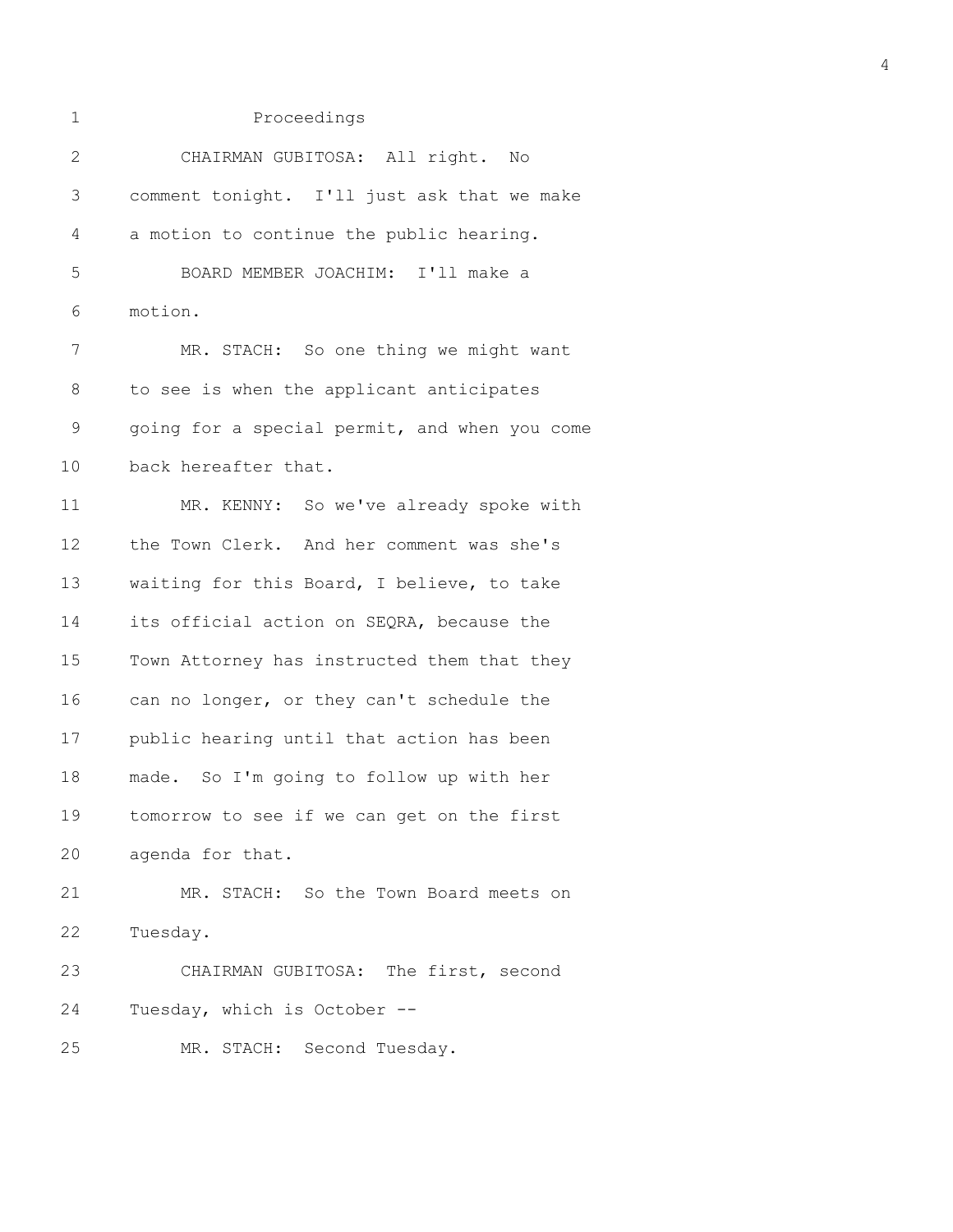```
1 Proceedings
2 CHAIRMAN GUBITOSA: It's before our
3 meeting.
4 MR. STACH: So that would be in October,
5 and then they would have to set the public
6 hearing, right?
7 THE CLERK: They meet twice a month.
8 CHAIRMAN GUBITOSA: They meet, they meet
9 the second --
10 BOARD MEMBER JASLOW: They just met last
11 week.
12 BOARD MEMBER JOACHIM: So it's going to
13 be 8th and the 22nd.
14 CHAIRMAN GUBITOSA: Yeah, the 8th and
15 the 22nd.
16 MR. STACH: So I think the earliest you
17 would come back to this Board --
18 MR. KENNY: Would be the 24th.
19 MR. STACH: -- would be -- well, the
20 24th, this Board does its November-December
21 meeting as one.
22 MR. KENNY: It's in December.
23 MR. STACH: Right, in December. So, do
24 we have a date for the December meeting?
25 MR. KENNY: December 12th.
```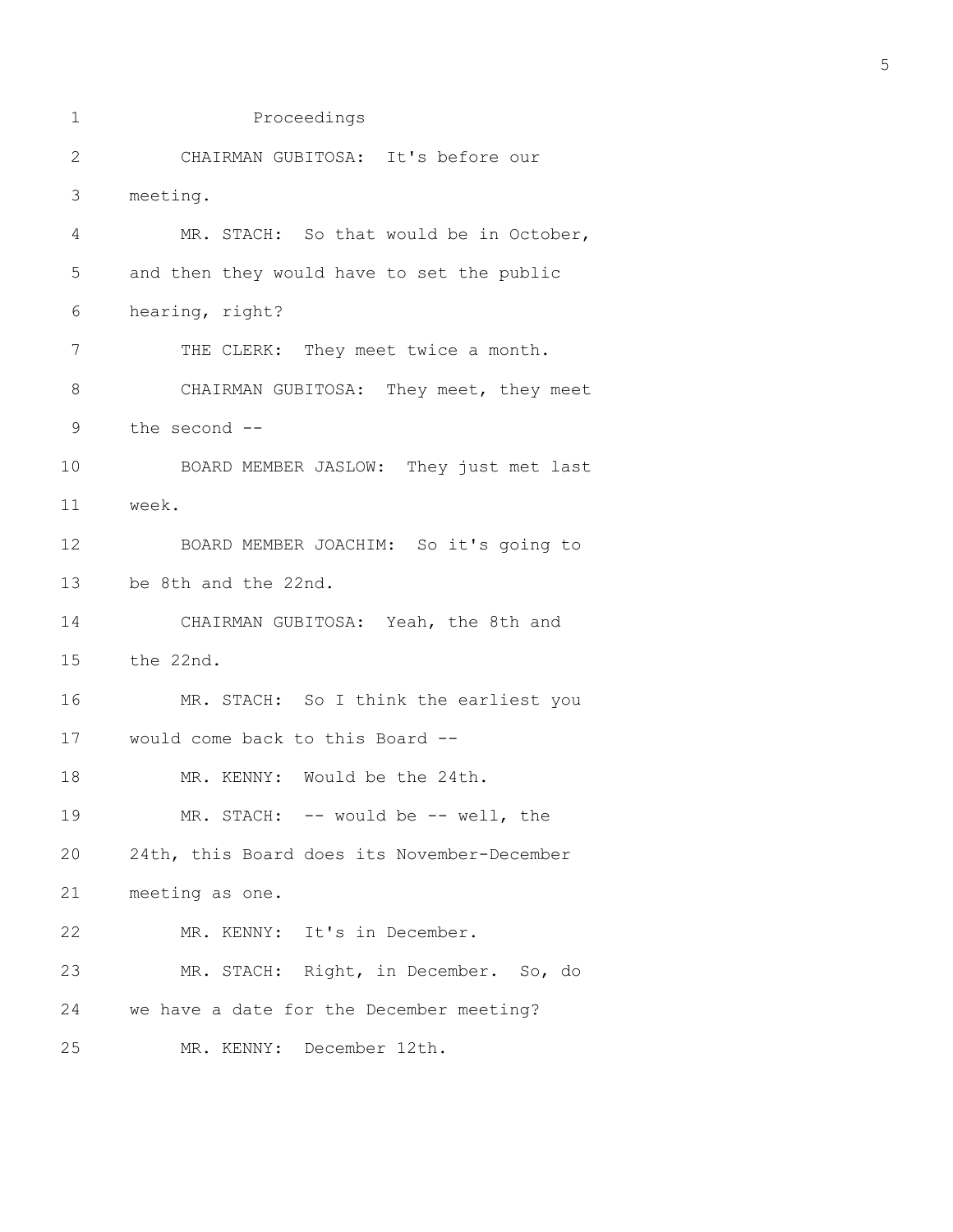| 2           | CHAIRMAN GUBITOSA: December 12th.            |
|-------------|----------------------------------------------|
| 3           | THE CLERK: It's on the bottom.               |
| 4           | MR. STACH: So I would adjourn it to the      |
| 5           | December 12th meeting.                       |
| 6           | CHAIRMAN GUBITOSA: All right.                |
| 7           | MR. STACH: That would be the first time      |
| 8           | you'd be able to come back. And then once    |
| $\mathsf 9$ | you have your special permit, this Board can |
| 10          | act on your application.                     |
| 11          | MR. KENNY: If there was a possibility        |
| 12          | that all stars align and we were able to get |
| 13          | the public hearing scheduled for that 22nd   |
| 14          | and have it acted on on that night, would it |
| 15          | be possible to come back here for the 24th?  |
| 16          | MR. STACH: The 22nd of October.              |
| 17          | MR. KENNY: October.                          |
| 18          | MR. STACH: Yeah, I would think so.           |
| 19          | Can we shoot for<br>MR. KENNY:               |
| 20          | October 24th and have the fall back on the   |
| 21          | December meeting?                            |
| 22          | MR. STACH: It's two days before our          |
| 23          | meeting.                                     |
| 24          | CHAIRMAN GUBITOSA: Yeah, two days.           |
| 25          | Ours is the 24th, theirs is the 22nd.        |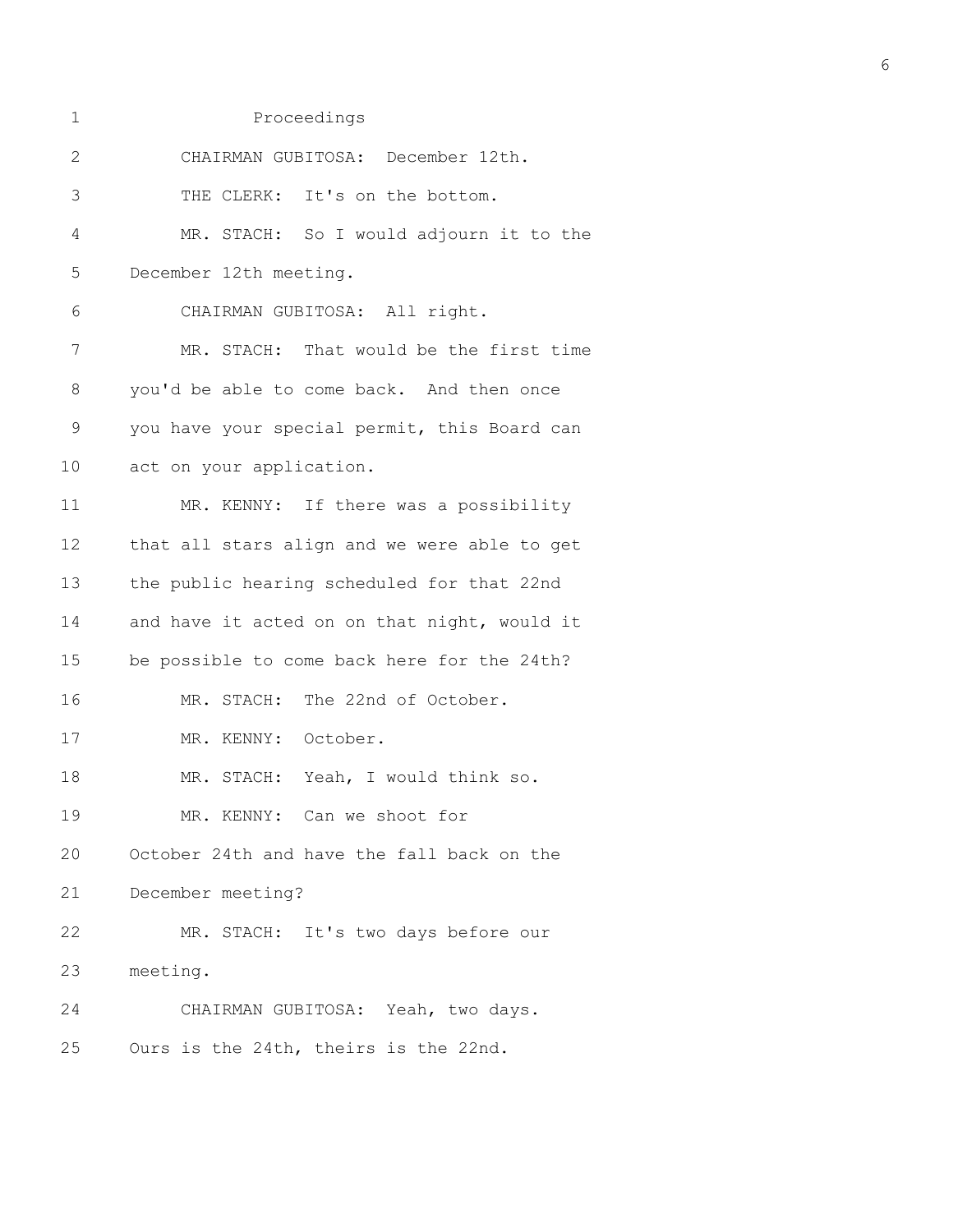| $\mathbf 1$    | Proceedings                                   |
|----------------|-----------------------------------------------|
| $\overline{2}$ | MR. STACH: Are we waiting for anything        |
| 3              | besides the special permit at this point? If  |
| 4              | the Town Board gives us the resolution        |
| 5              | approving the special permit.                 |
| 6              | MR. O'ROURKE: Gives you a day to review       |
| 7              | it.                                           |
| 8              | MR. STACH: Yeah.                              |
| $\mathsf 9$    | MR. O'ROURKE: It doesn't matter to me.        |
| 10             | I'm just saying you have a day to review it.  |
| 11             | MR. STACH: Well, I don't think you have       |
| 12             | to -- if you need more time at that point, we |
| 13             | could always extend it.                       |
| 14             | BOARD MEMBER KRAESE: That's right, if         |
| 15             | you don't like the way it looks.              |
| 16             | CHAIRMAN GUBITOSA: Yeah.                      |
| 17             | BOARD MEMBER KRAESE: If they go on the        |
| 18             | 22nd, get a public -- the second, get a       |
| 19             | public hearing on the 8th.                    |
| 20             | MR. STACH: So we talked about --              |
| 21             | BOARD MEMBER KRAESE: Public hearing for       |
| 22             | the 22nd, if it goes through. And if it       |
| 23             | doesn't go through, we cancel, we just cancel |
| 24             | them at the meeting.                          |
| 25             | MR. KENNY: Just adjourn this.                 |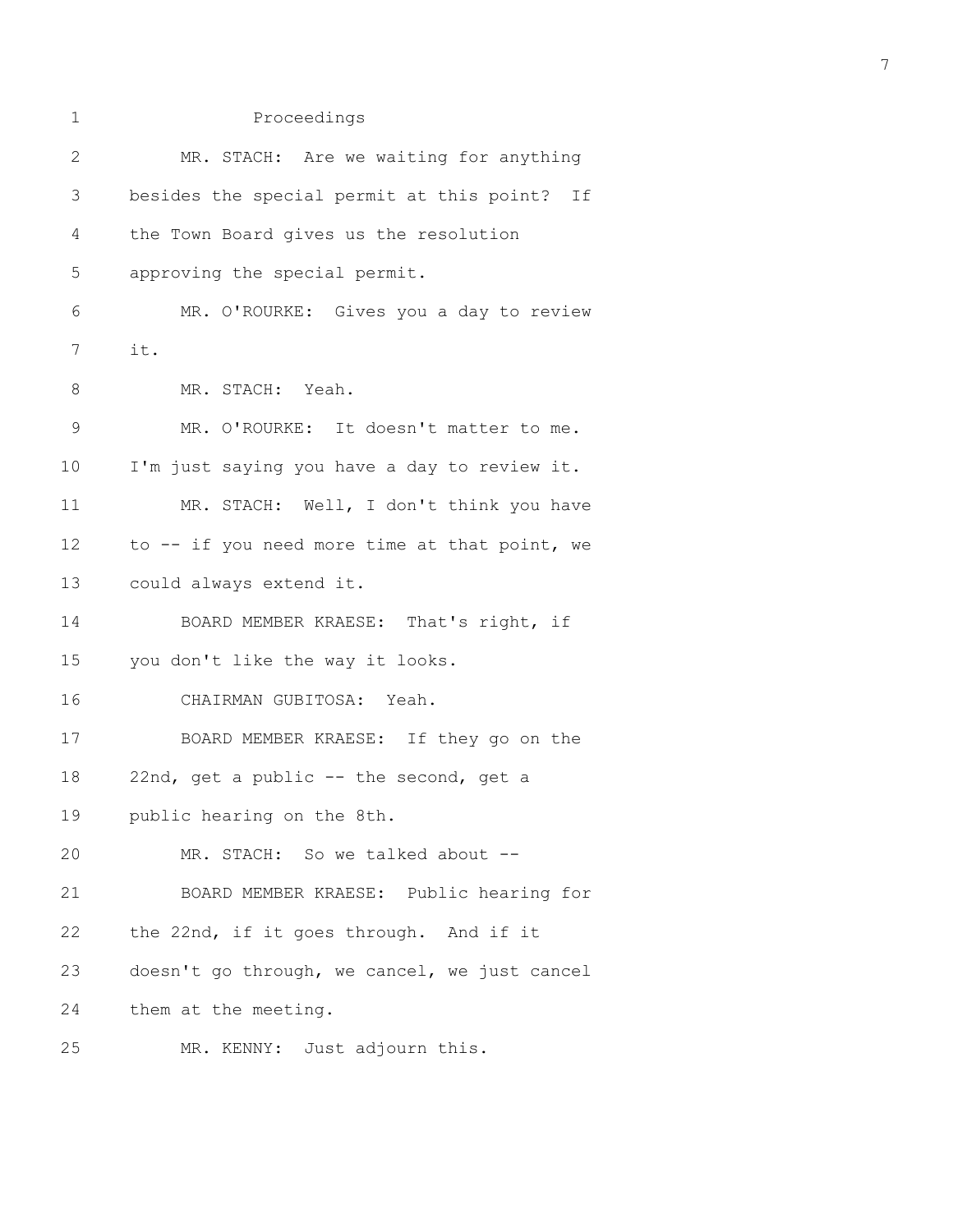| 1            | Proceedings                                   |
|--------------|-----------------------------------------------|
| $\mathbf{2}$ | MR. STACH: So I think, I think what we        |
| 3            | would ask, and what we talked about at the    |
| 4            | TAC meeting, was that I think the Board is    |
| 5            | satisfied and can adopt a negative            |
| 6            | declaration tonight on the condition that you |
| 7            | give, you extend the timeframe for approval   |
| 8            | of the site plan to -- which I think is       |
| $\mathsf 9$  | normally 60 days following close of a public  |
| 10           | hearing -- to 60 days from your special       |
| 11           | permit.                                       |
| 12           | MR. KENNY: So can we do this, since           |
| 13           | there's also a federal shot clock as part of  |
| 14           | this review, and that requires me to extend   |
| 15           | it to a date certain. Can we, for just the    |
| 16           | purposes of this review, extend it to         |
| 17           | October 25th? And then if we need to, I will  |
| 18           | be happy to extend it, if we don't have an    |
| 19           | action on the October 24th meeting, to the    |
| 20           | December 14th.                                |
| 21           | MR. STACH: No. So the issue here is           |
| 22           | that this Board doesn't know what the Town    |
| 23           | Board is going to say in their special        |
| 24           | permit. So the Town Board may have a          |

25 condition in their special permit that this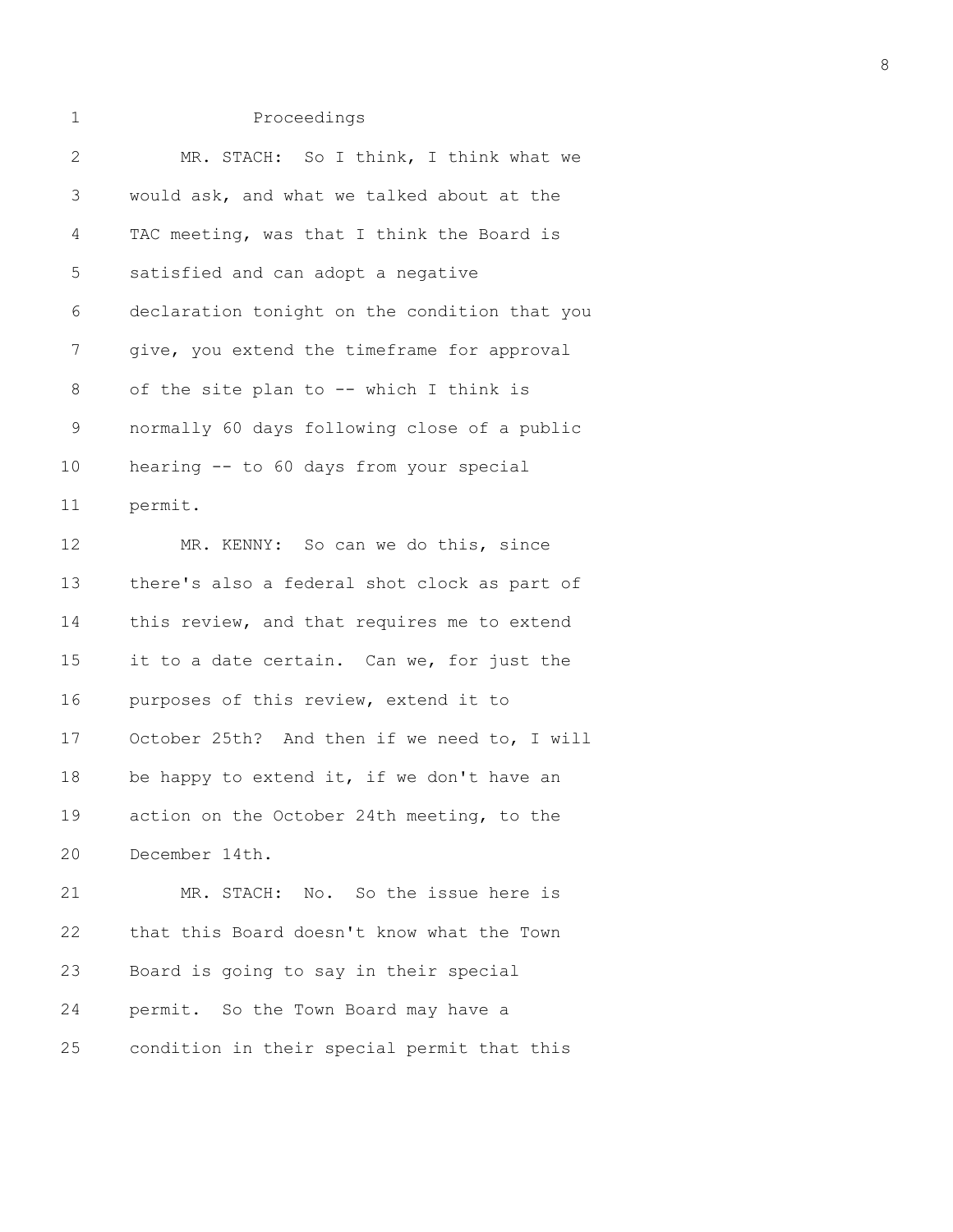## 2 Board needs to make sure is reflected on the 3 site plan. So we may not have that. You may 4 just get a special permit with no conditions. 5 That's not going to be a problem for this 6 Board to act in October. If there are, if 7 there's something that comes up that requires 8 this Board to make changes, then they would 9 want to act on it in December. So I think 10 what we're asking for now is that you extend 11 the time to approve to December as a 12 prerequisite of getting your EAF tonight, 13 because we haven't seen that yet and you need 14 it to go forward, anyway. 15 MR. KENNY: Understood. I was just 16 under the impression, if we're shooting for 17 the October 24th, we'll shoot for that. And 18 then if something comes up, I have no problem 19 extending it further. But if it would clear

1 Proceedings

20 everything up for the Board tonight, the 21 meeting is December 12th. I do need to do a 22 date certain for the federal shot clock. And 23 we can extend both the federal shot clock and 24 the state review period to December 13th, and 25 then review it at that point in December 12th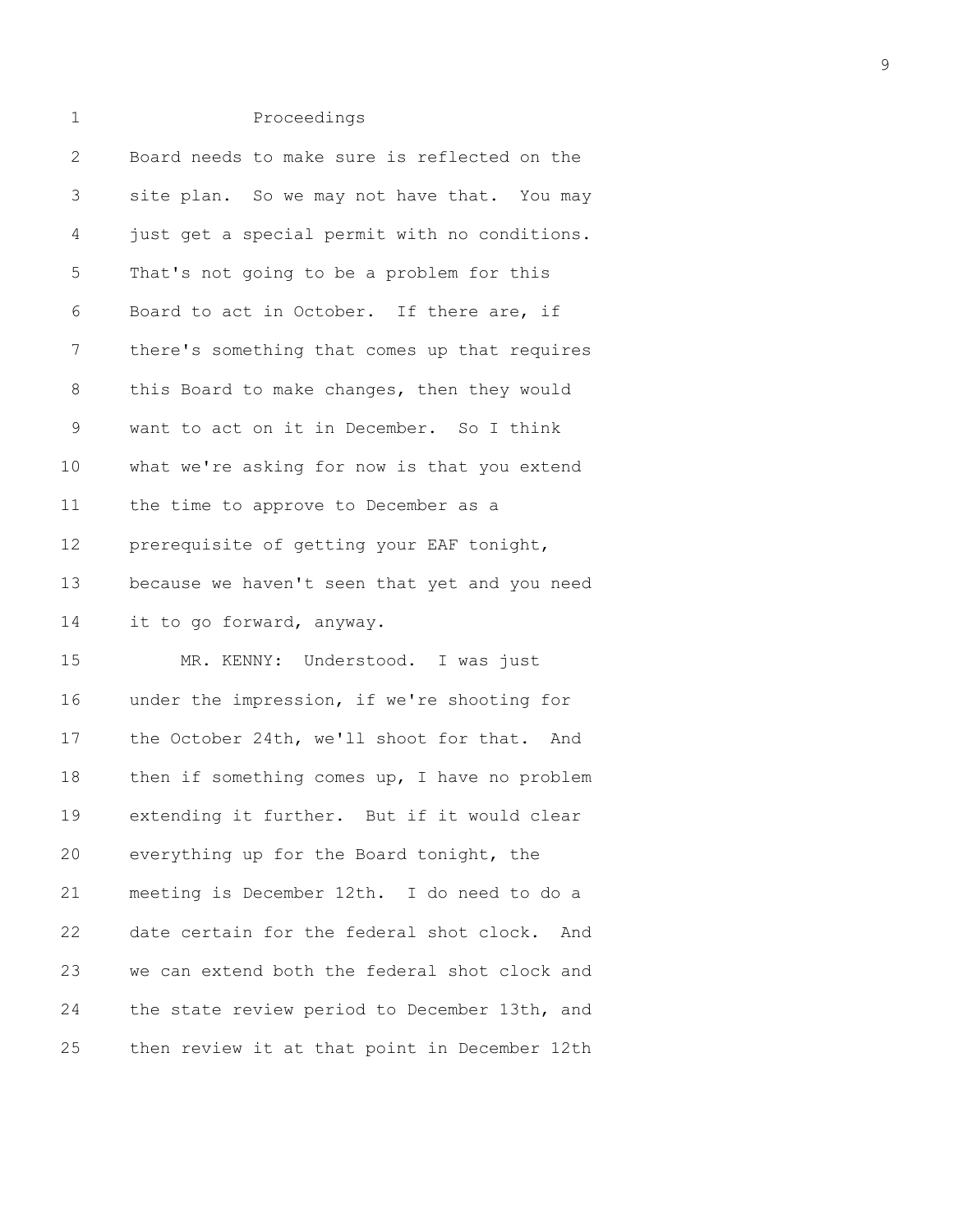| 1            | Proceedings                                 |
|--------------|---------------------------------------------|
| $\mathbf{2}$ | if it needs to be extended further.         |
| 3            | MR. STACH: Yeah, I think that makes         |
| 4            | sense.                                      |
| 5            | MR. KENNY: Yeah.                            |
| 6            | MR. STACH: Right.                           |
| 7            | CHAIRMAN GUBITOSA: I'm sorry. So we're      |
| 8            | going to, so we continue the public hearing |
| 9            | to the 24th?                                |
| 10           | MR. STACH: Yes.                             |
| 11           | CHAIRMAN GUBITOSA: If it doesn't, if        |
| 12           | that's no good, it's going to be continued  |
| 13           | anyway. We can continue it to December. And |
| 14           | then tonight, we can do the negative dec.   |
| 15           | We'll make the --                           |
| 16           | MR. O'ROURKE: Just a question. What         |
| 17           | you're talking about, extending to December |
| 18           | 12th or 13th.                               |
| 19           | MR. KENNY: 13th.                            |
| 20           | MR. O'ROURKE: Then this Board is going      |
| 21           | to grant that extension.                    |
| 22           | MR. STACH: No, no. We're not extending      |
| 23           | the public hearing.                         |
| 24           | MR. O'ROURKE: No. I'm saying, though,       |
| 25           | but you could because there is no comment.  |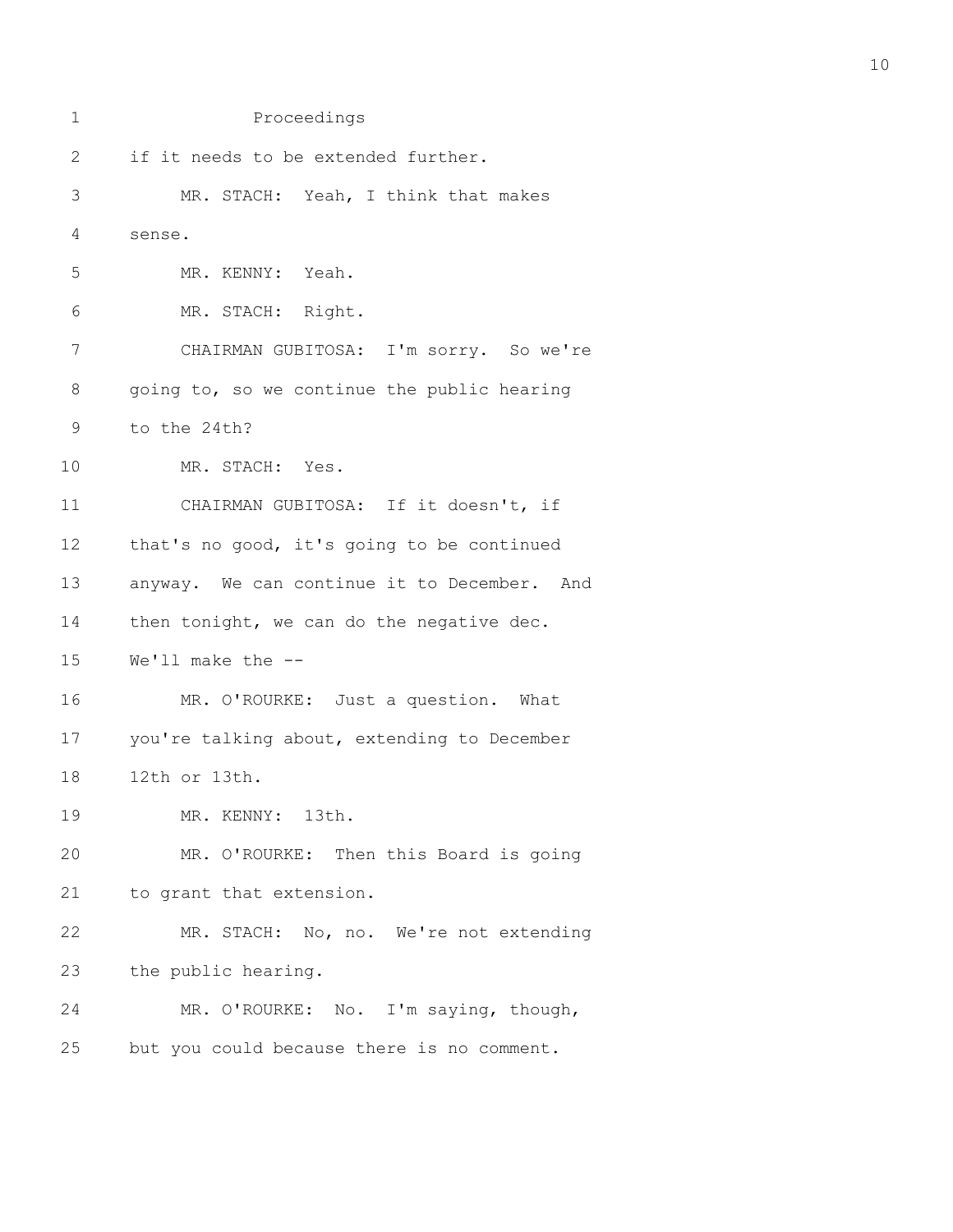| 1  | Proceedings                                   |
|----|-----------------------------------------------|
| 2  | CHAIRMAN GUBITOSA: Right, right.              |
| 3  | MR. O'ROURKE: You could close the             |
| 4  | public hearing. And because he'll grant you   |
| 5  | the extension until December 13th, you don't  |
| 6  | really have to continue the public hearing.   |
| 7  | MR. KENNY: Correct.                           |
| 8  | MR. STACH: The only reason you'd have         |
| 9  | to continue the public hearing is if the      |
| 10 | application significantly changes. And we'd   |
| 11 | have to reopen it and re-notice it.           |
| 12 | MR. O'ROURKE: You would.                      |
| 13 | MR. STACH: So it's just easier to just        |
| 14 | keep it open. That way --                     |
| 15 | MR. O'ROURKE: So then why are you             |
| 16 | talking about doing an extension to the 13th, |
| 17 | then? You don't need that extension at this   |
| 18 | point.                                        |
| 19 | MR. KENNY: Well, at this point, there         |
| 20 | is a need to extend the federal shot clock if |
| 21 | we go past October. So I would feel more      |
| 22 | comfortable at least extending that to        |
| 23 | December 13th. I don't think there's any      |
| 24 | reason why there shouldn't be an extension of |
| 25 | that. But I think just for the purposes of    |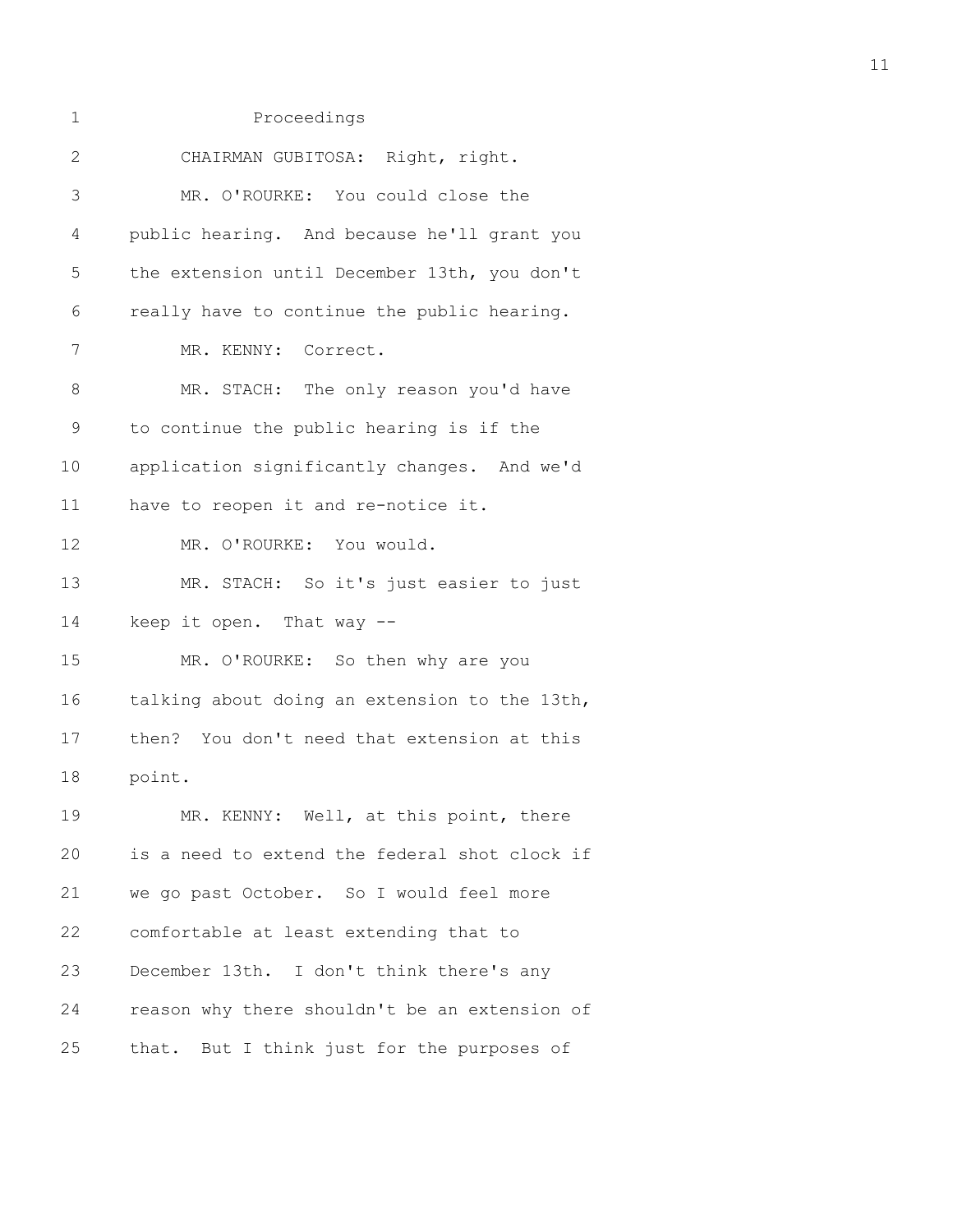| $\mathbf 1$  | Proceedings                                  |
|--------------|----------------------------------------------|
| $\mathbf{2}$ | that so we have a date certain, I need to    |
| 3            | extend that to December 13th.                |
| 4            | MR. STACH: So you're saying since we're      |
| 5            | not closing the public hearing, that the     |
| 6            | default time period --                       |
| 7            | MR. O'ROURKE: Doesn't start.                 |
| $8\,$        | MR. KENNY: The 60 days does not start        |
| $\mathsf 9$  | until the close of the public hearing.       |
| 10           | MR. STACH: Right.                            |
| 11           | MR. KENNY: However, you can close the        |
| 12           | public hearing tonight, and we'll be willing |
| 13           | to waive that 60 days until December 13th.   |
| 14           | MR. O'ROURKE: That's what I was              |
| 15           | referring to. You could just close the       |
| 16           | public hearing.                              |
| 17           | MR. STACH: Right. And then you would         |
| 18           | re-notice it, if necessary, for December.    |
| 19           | If necessary. And also,<br>MR. KENNY:        |
| 20           | knowing that there's going to be a separate  |
| 21           | noticing for this public hearing before the  |
| 22           | special permit.                              |
| 23           | MR. STACH: Yeah.                             |
| 24           | I don't believe there's any<br>MR. KENNY:    |
| 25           | anticipated changes to the project.          |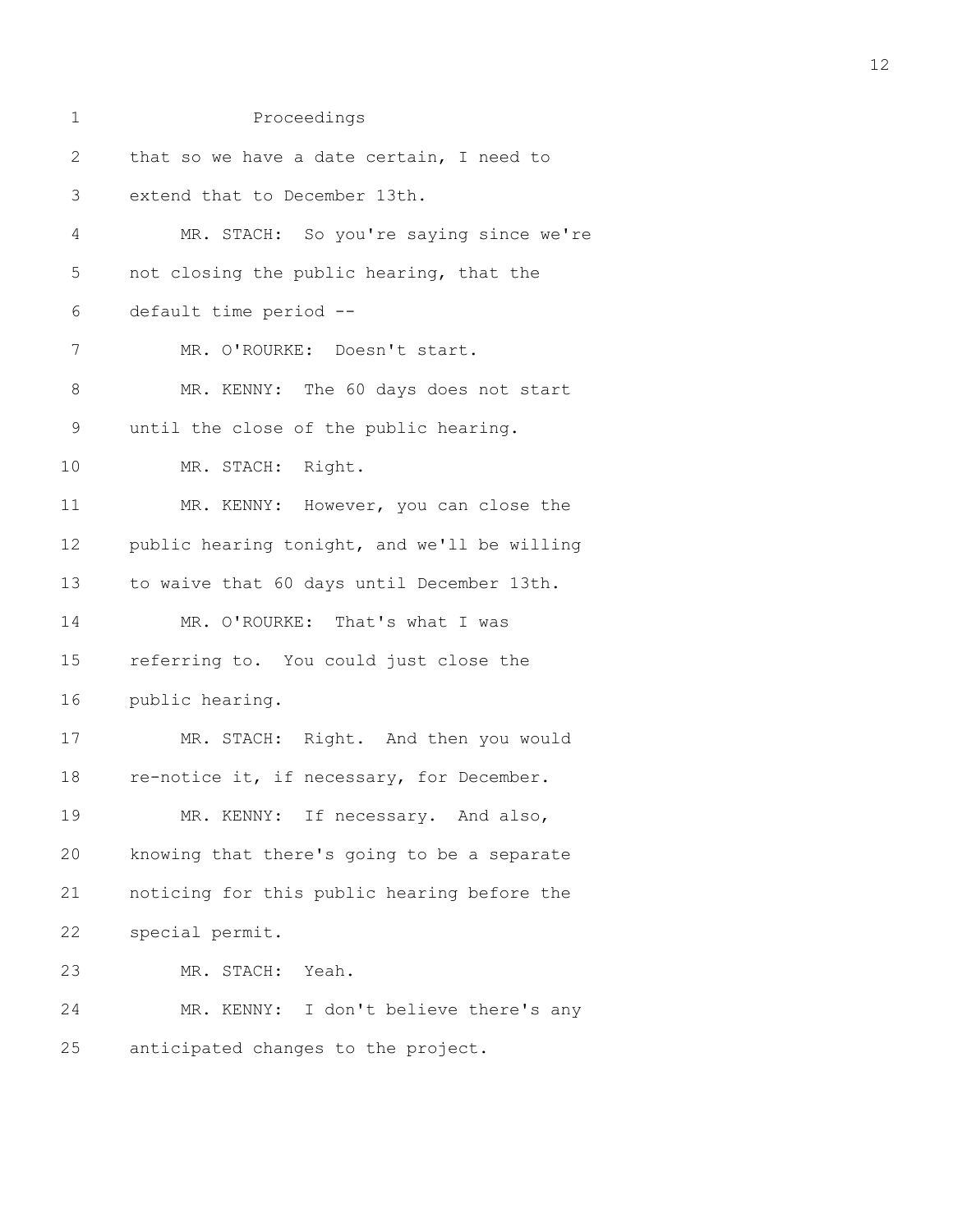1 Proceedings 2 MR. STACH: As long as the applicant 3 consents that he's going to re-notice it 4 then. 5 MR. KENNY: As required by law. 6 CHAIRMAN GUBITOSA: Yeah. All right. 7 I'll make a motion to close the public 8 hearing. 9 BOARD MEMBER ROGERS: I'll second that, 10 Mr. Chairman. 11 MR. STACH: Well, no, no, no. First you 12 have to adopt the Part 2 and the negative 13 declaration. We do that before we close. 14 CHAIRMAN GUBITOSA: Okay, all right. So 15 we're going to go over the negative dec. 16 MR. STACH: First, the Part 2. 17 CHAIRMAN GUBITOSA: The Part 2 we're 18 going to adopt, let's go over the Part 2. 19 All right, Max, the Part 2. 20 MR. STACH: Nothing. No impacts were 21 identified. 22 CHAIRMAN GUBITOSA: No -- all right, so. 23 MR. STACH: No, no moderate or large. 24 CHAIRMAN GUBITOSA: No moderate or large 25 impacts. All right.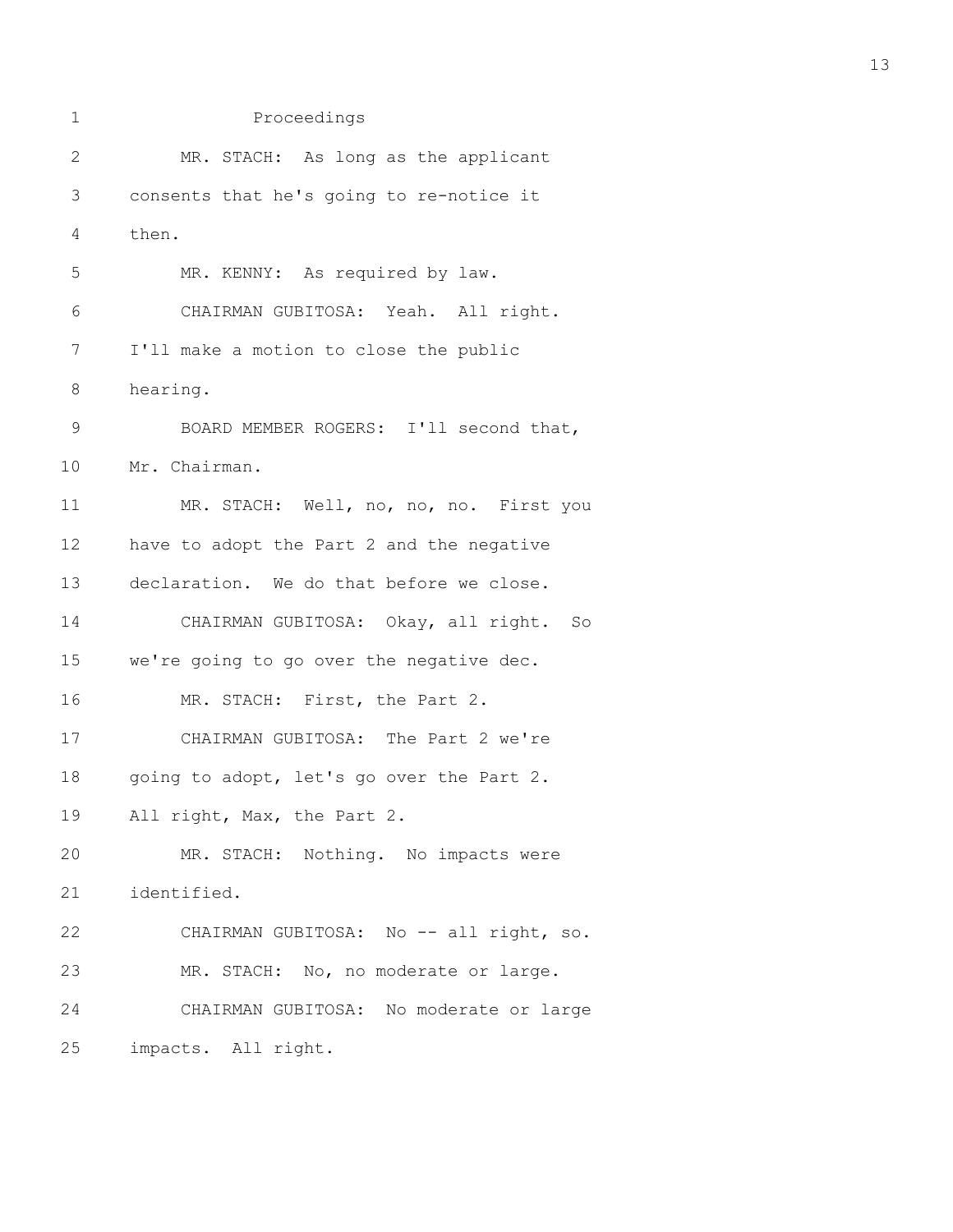1 Proceedings 2 MR. STACH: And that's based on the 3 revised visuals that the applicant submitted. 4 CHAIRMAN GUBITOSA: That's the revised 5 photos. 6 MR. STACH: Meaning, yeah, meeting the 7 standards. 8 CHAIRMAN GUBITOSA: All right. So on 9 the Part 2 -- 10 MR. STACH: As well as the review of the 11 Town Engineer. 12 CHAIRMAN GUBITOSA: All right. On the 13 Part 2 revised with the new plans and the 14 approval of the Town Engineer, I need a 15 motion to adopt the EAF Part 2. 16 VICE CHAIRMAN MULLER: I make that 17 motion. 18 CHAIRMAN GUBITOSA: Second? 19 BOARD MEMBER FERGUSON: I'll second it. 20 CHAIRMAN GUBITOSA: All right. Mary, 21 just poll us on that, on the Part 2. 22 THE CLERK: Mr. Muller? 23 VICE CHAIRMAN MULLER: Yes. 24 THE CLERK: Mr. Joachim? 25 BOARD MEMBER JOACHIM: Yes.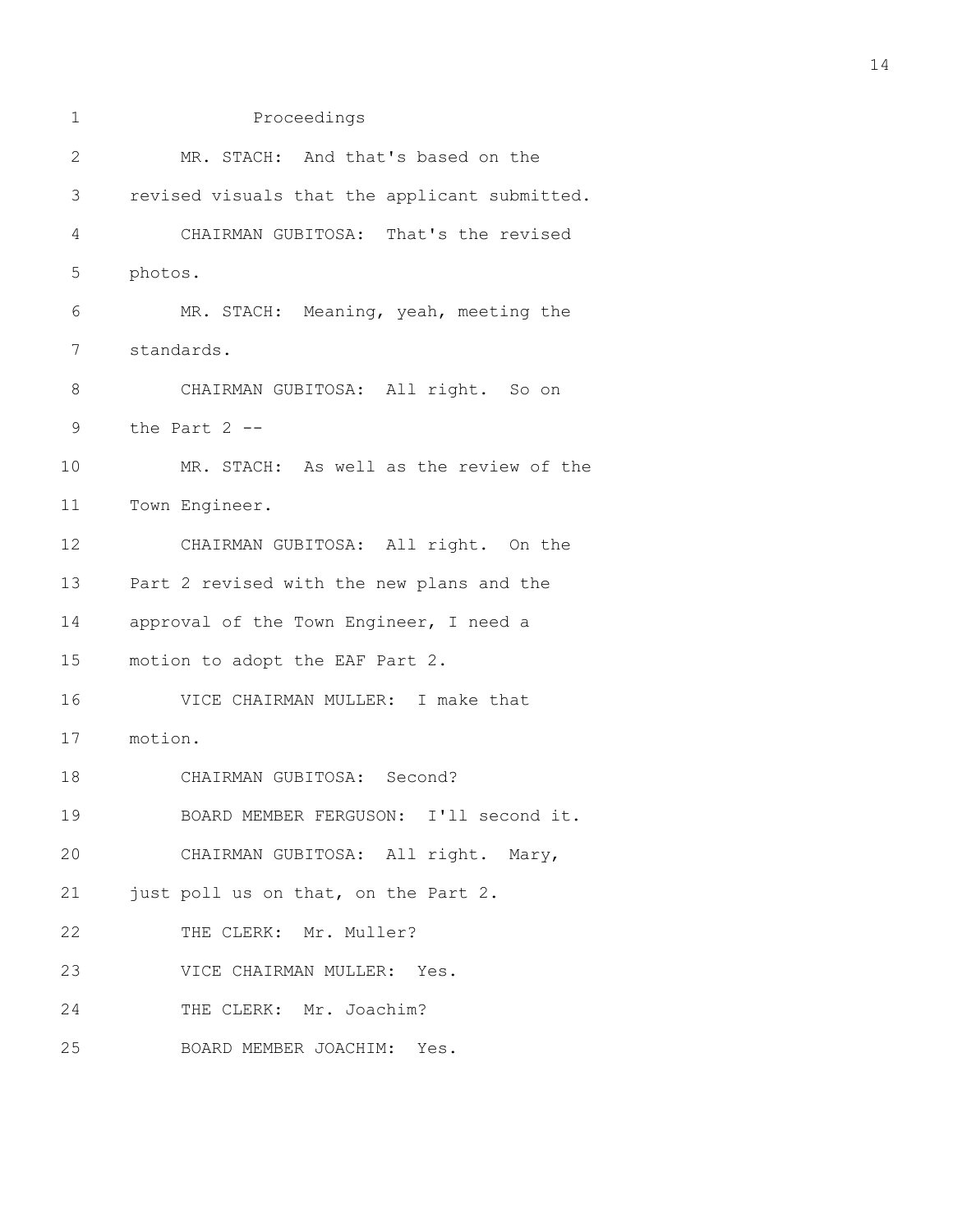| 1             | Proceedings                                   |
|---------------|-----------------------------------------------|
| $\mathbf{2}$  | THE CLERK: Mr. Jaslow?                        |
| 3             | BOARD MEMBER JASLOW: Yes.                     |
| 4             | THE CLERK: Mr. Ferguson?                      |
| 5             | BOARD MEMBER FERGUSON: Yes.                   |
| 6             | THE CLERK: Mr. Rogers?                        |
| 7             | BOARD MEMBER ROGERS: Yes.                     |
| $\,8\,$       | THE CLERK: Mr. Kraese?                        |
| $\mathcal{G}$ | BOARD MEMBER KRAESE: Yes.                     |
| 10            | THE CLERK: Chairman Gubitosa?                 |
| 11            | CHAIRMAN GUBITOSA: Yes. All right.            |
| 12            | Now I'll do a, I'll read the negative dec and |
|               | 13 ask for the motion to adopt.               |
| 14            | This is a negative dec, notice of             |
| 15            | determination of non-significance, Crown      |
| 16            | Castle, 160 North Liberty Drive, Town of      |
| 17            | Stony Point, September 25, 2019. The notice   |
| 18            | is issued pursuant to Part 617 of the         |
| 19            | implementing regulation pertaining to         |
| 20            | Article 8, State Environmental Quality Review |
| 21            | Act, of the Environmental Conservation Law.   |
| 22            | The Planning Board of the Town of             |
| 23            | Stony Point, as lead agency, has determined   |
| 24            | that the proposed action described below will |
| 25            | not have a significant effect on the          |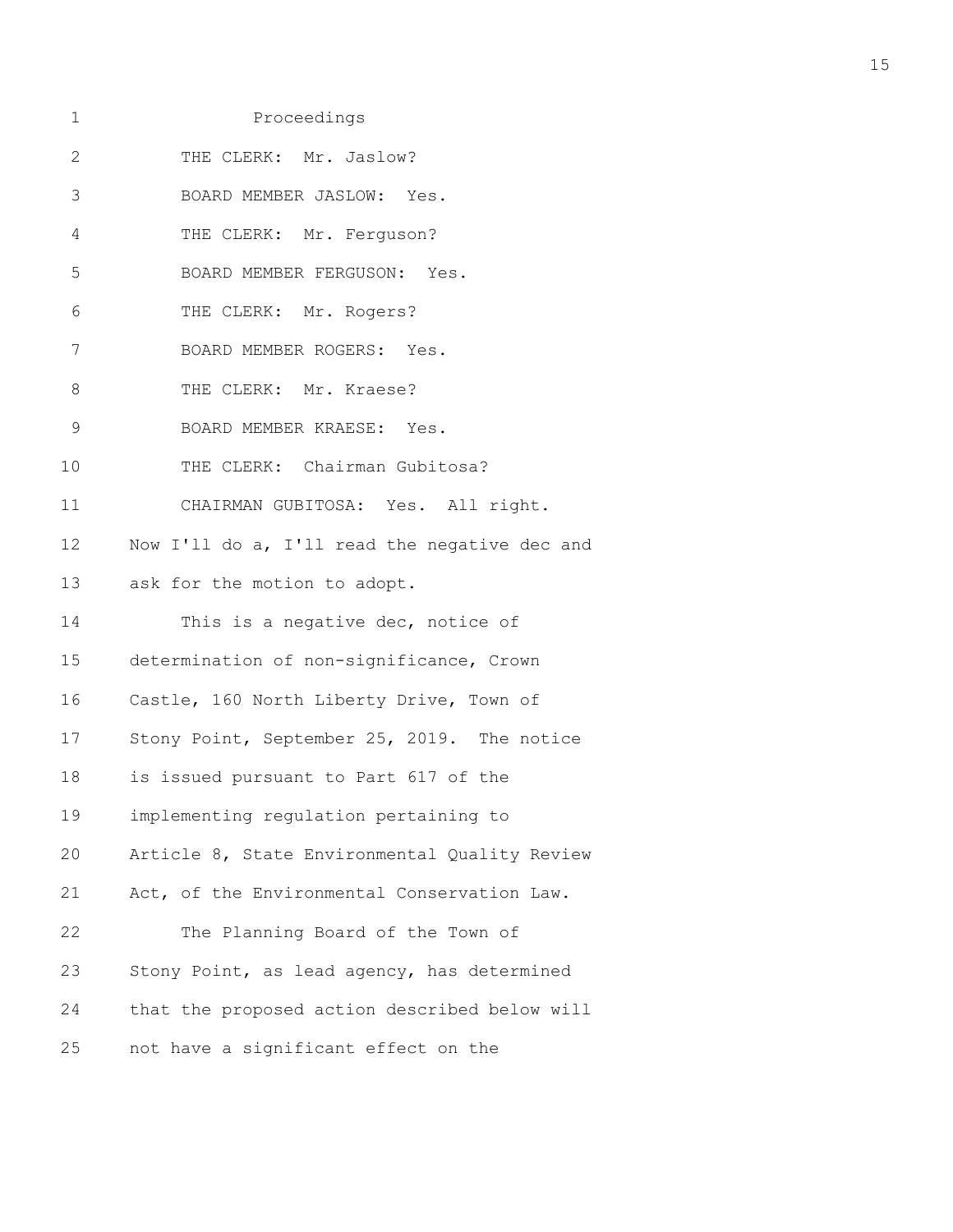| 1  | Proceedings                                  |
|----|----------------------------------------------|
| 2  | environment and a Draft Environmental Impact |
| 3  | Statement will not be prepared.              |
| 4  | Name of the action is Crown Castle, 160      |
| 5  | North Liberty Drive, site plan and special   |
| 6  | use permit. SEQRA Status, unlisted.          |
| 7  | Condition Negative Declaration, no.          |
| 8  | Description of action: Approval of site      |
| 9  | plan and special permit for the replacement  |
| 10 | of an existing 120-foot tall wireless        |
| 11 | telecommunications monopole with a 120-foot  |
| 12 | tall wireless telecommunications monopole at |
| 13 | the same location, but with a wider          |
| 14 | footprint. Location is 160 North Liberty     |
| 15 | Drive, Stony Point, New York.                |
| 16 | Reasons supporting this determination:       |
| 17 | The proposed action is not anticipated to    |
| 18 | result in any adverse environmental impacts  |
| 19 | based on the following:                      |
| 20 | One, on or about February 6, 2019, the       |
| 21 | Town of Stony Point received an application  |
| 22 | for site plan approval and supporting        |
| 23 | documentation for the action described above |
| 24 | along with a Short Environmental Assessment  |
| 25 | Form, EAF;                                   |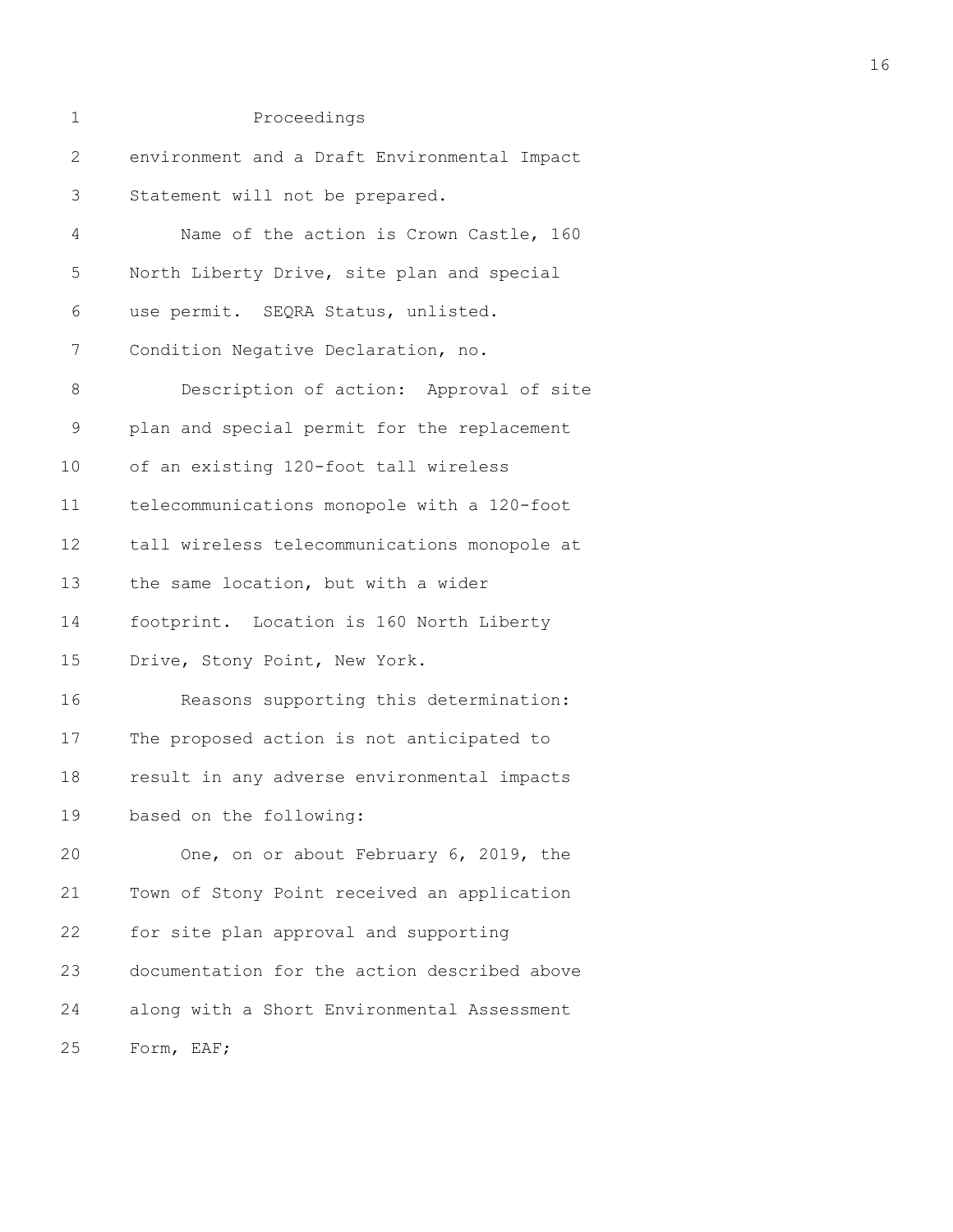| 1            | Proceedings                                   |
|--------------|-----------------------------------------------|
| $\mathbf{2}$ | And on or about June 14, 2019, the            |
| 3            | applicant submitted a Visual Resource         |
| 4            | evaluation showing the potential visual       |
| 5            | impacts associated with the proposed tower    |
| 6            | replacement;                                  |
| 7            | Three, on or about June 25, 2019, the         |
| 8            | applicant submitted documentation that        |
| 9            | indicated the following species may exist on  |
| 10           | the site: Bog turtle, bald eagle, and         |
| 11           | short-nose sturgeon;                          |
| 12           | Based on field visits to the site, there      |
| 13           | are no water bodies or wetlands on the site   |
| 14           | to support the bog turtle or short-nose       |
| 15           | sturgeon;                                     |
| 16           | On or about August 13, 2019, the              |
| 17           | applicant submitted correspondence from       |
| 18           | New York State DEC indicating that the        |
| 19           | department does not anticipate direct adverse |
| 20           | impacts to bald eagles or short-nosed         |
| 21           | sturgeon;                                     |
| 22           | Six, September 26, 2019, the Planning         |
| 23           | Board completed a Short EAF Part 2 indicating |
| 24           | that based on application materials submitted |
| 25           | and their field visit to the site, no         |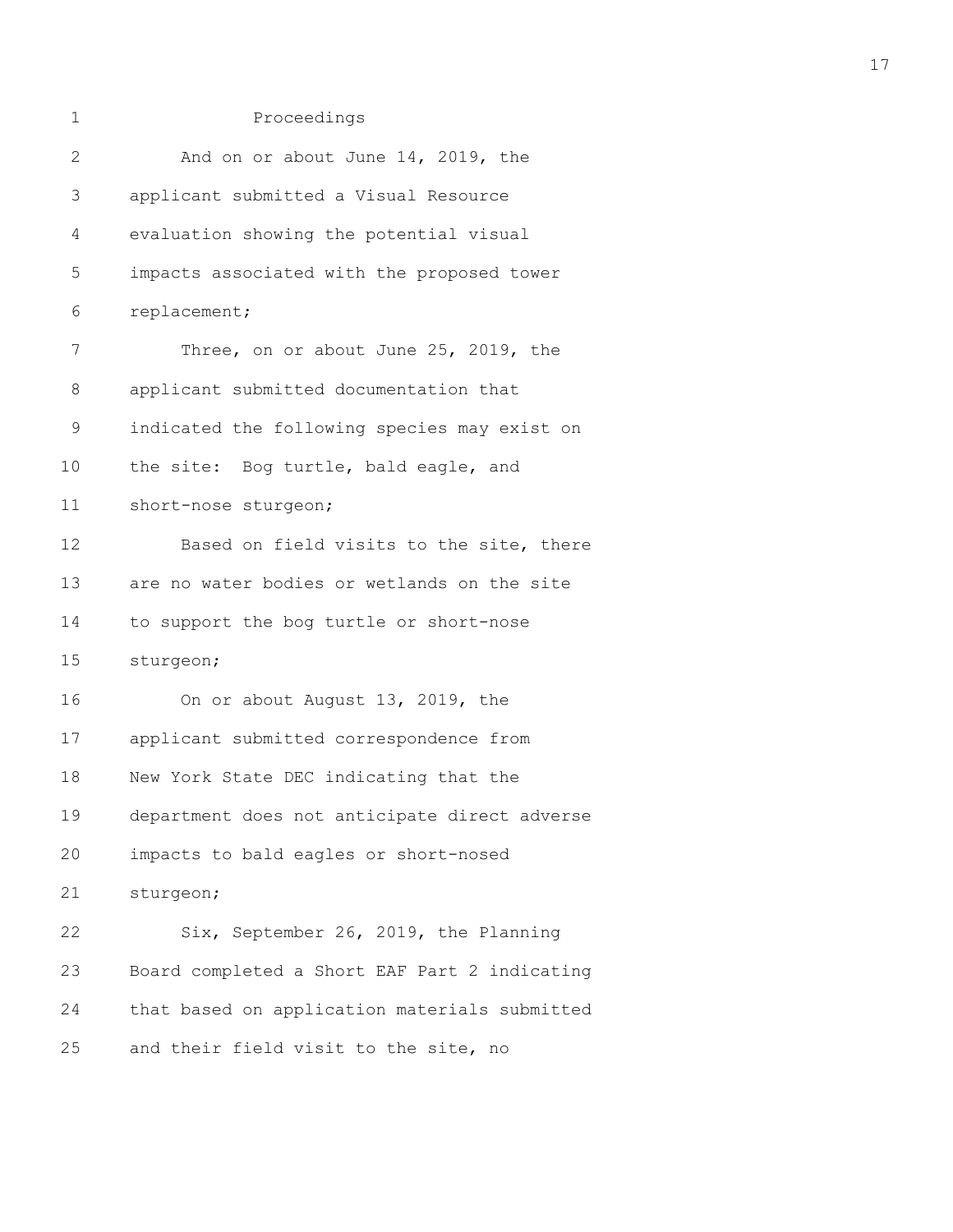| 1  | Proceedings                                |
|----|--------------------------------------------|
| 2  | potential moderate or large impacts are    |
| 3  | likely to occur as a result of the action; |
| 4  | Seven, the Town of Stony Point Fire        |
| 5  | Inspector has reviewed the application and |
| 6  | his environmental and safety concerns will |
| 7  | all be addressed;                          |
| 8  | Eight, the Town of Stony Point             |
| 9  | Consulting Engineer has reviewed the       |
| 10 | application and his concerns will all be   |
| 11 | addressed;                                 |
| 12 | Nine, no other adverse impacts were        |
| 13 | identified.                                |
| 14 | VICE CHAIRMAN MULLER: Can I ask you one    |
| 15 | question?                                  |
| 16 | CHAIRMAN GUBITOSA: Yeah.                   |
| 17 | VICE CHAIRMAN MULLER: You said 120 with    |
| 18 | 120. Is it 100 existing?                   |
| 19 | CHAIRMAN GUBITOSA: 100 existing.           |
| 20 | VICE CHAIRMAN MULLER: You said 120         |
| 21 | existing changed with 120.                 |
| 22 | MR. STACH: Is that's how it's written?     |
| 23 | CHAIRMAN GUBITOSA: No, I probably said     |
| 24 | it wrong. All right. Thank you, Pete.      |
| 25 | VICE CHAIRMAN MULLER: I'm just             |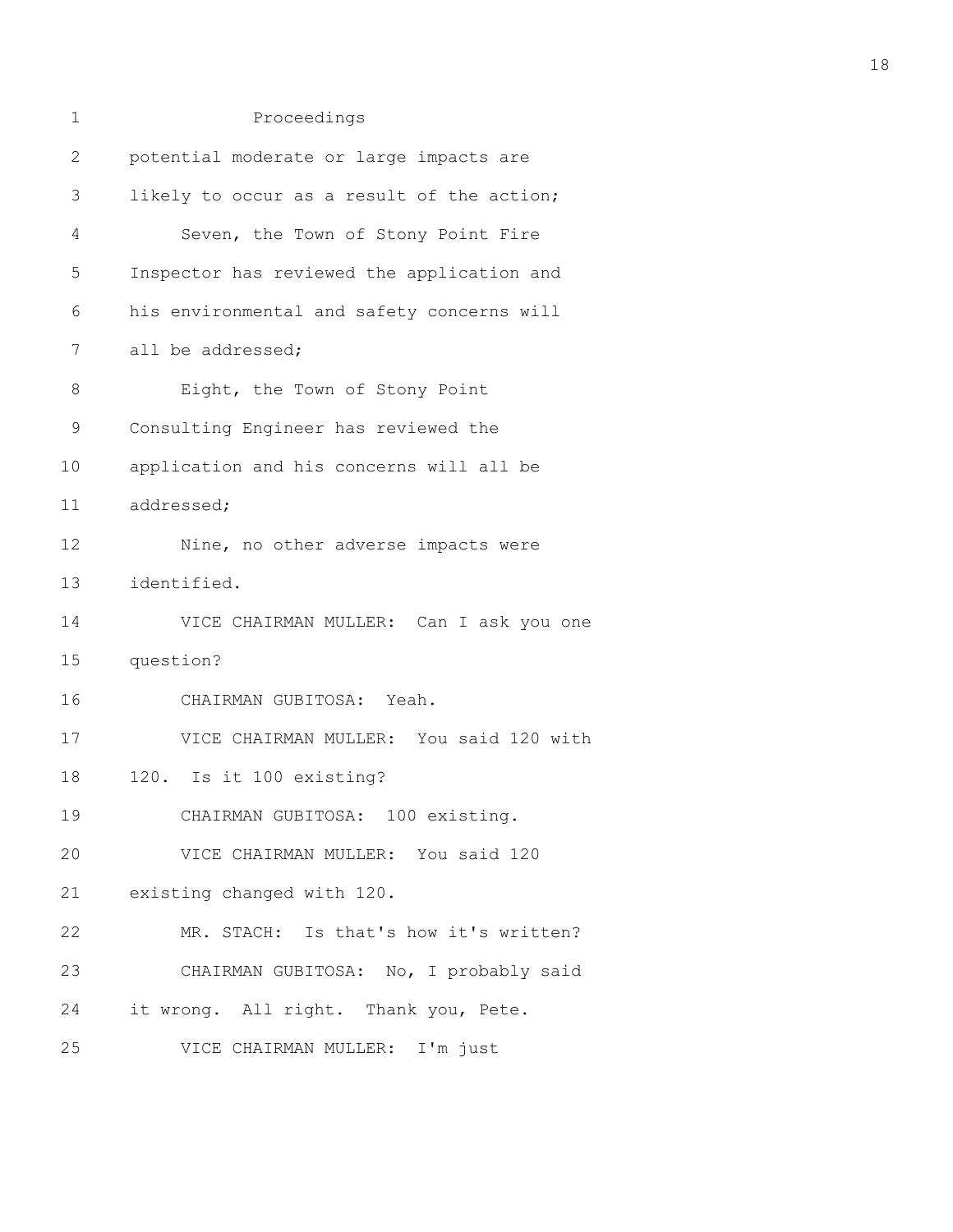2 checking. 3 CHAIRMAN GUBITOSA: All right. I have a 4 negative dec. I need a motion to accept. 5 BOARD MEMBER KRAESE: I'll make a 6 motion. 7 CHAIRMAN GUBITOSA: I need a second. 8 BOARD MEMBER JOACHIM: Second. 9 CHAIRMAN GUBITOSA: All right. We'll 10 just do all in favor? 11 (Response of aye was given.) 12 CHAIRMAN GUBITOSA: Opposed? All right, 13 we'll adopt the negative dec. 14 MR. KENNY: Thank you very much. Hope 15 to see you next month. 16 CHAIRMAN GUBITOSA: All right. 17 THE CLERK: Wait, wait, wait. Are you 18 closing the -- 19 CHAIRMAN GUBITOSA: Yeah, we're going to 20 close the public hearing. I need a motion. 21 BOARD MEMBER JOACHIM: I'll make a 22 motion. 23 CHAIRMAN GUBITOSA: Second? 24 VICE CHAIRMAN MULLER: I'll second. 25 CHAIRMAN GUBITOSA: All in favor?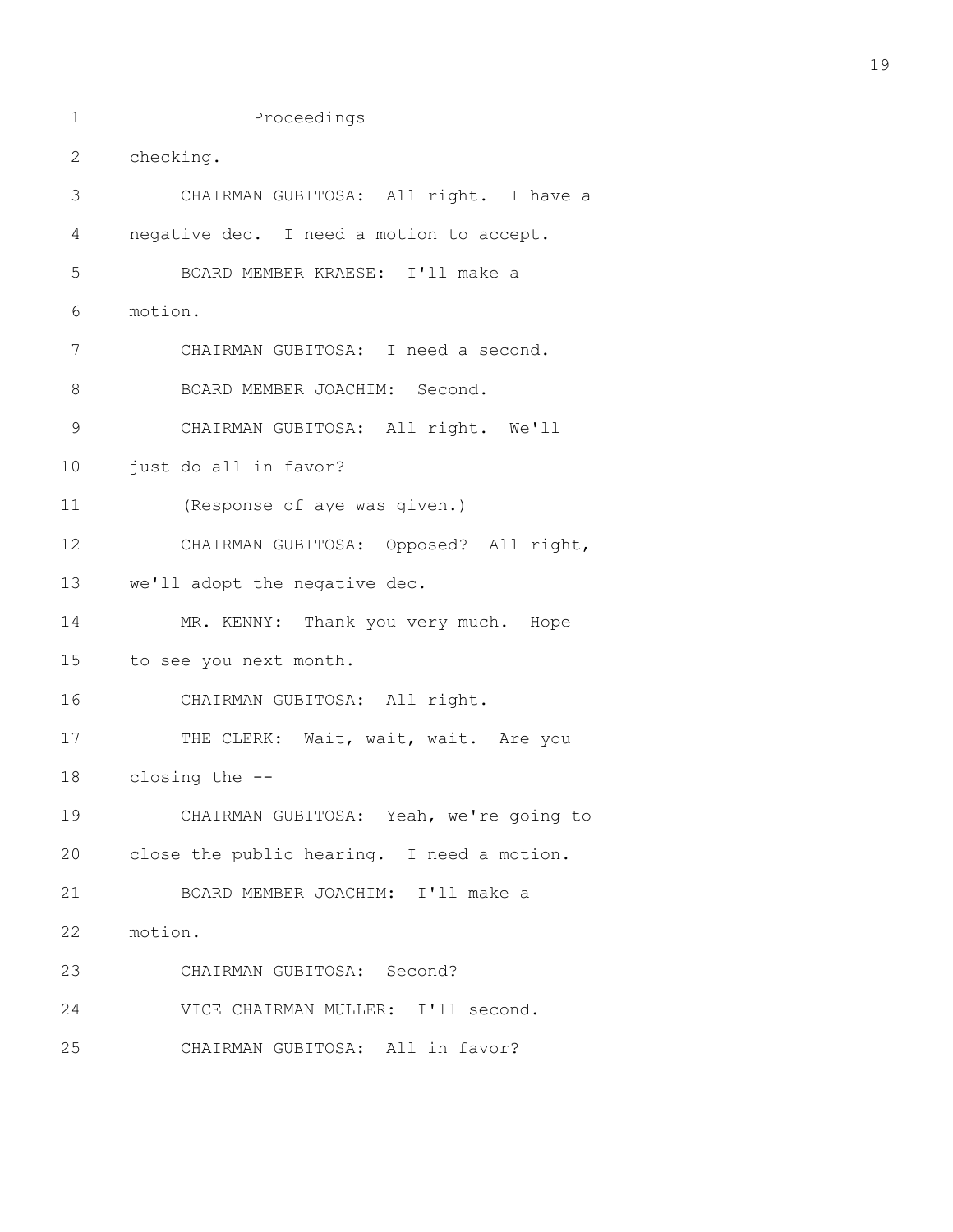| $\mathbf 1$  | Proceedings                                   |
|--------------|-----------------------------------------------|
| $\mathbf{2}$ | (Response of aye was given.)                  |
| 3            | CHAIRMAN GUBITOSA: Opposed? All right.        |
| 4            | We will see you hopefully next month.         |
| 5            | MR. O'ROURKE: Well, just.                     |
| 6            | CHAIRMAN GUBITOSA: Go ahead.                  |
| 7            | MR. O'ROURKE: I think you should              |
| 8            | officially put it on the record that he's     |
| 9            | extending the time until --                   |
| 10           | CHAIRMAN GUBITOSA: Oh, yeah.                  |
| 11           | MR. KENNY: I believe we did that. It's        |
| 12           | officially on the record that we're extending |
| 13           | the 60 day review period to December 13th, as |
| 14           | well as the federal shot clock to             |
| 15           | December 13, 2019.                            |
| 16           | CHAIRMAN GUBITOSA: Thank you. We              |
| 17           | appreciate that.                              |
| 18           | (Time noted: 7:53 p.m.)                       |
| 19           |                                               |
| 20           | 000                                           |
| 21           |                                               |
| 22           |                                               |
| 23           |                                               |
| 24           |                                               |
| 25           |                                               |